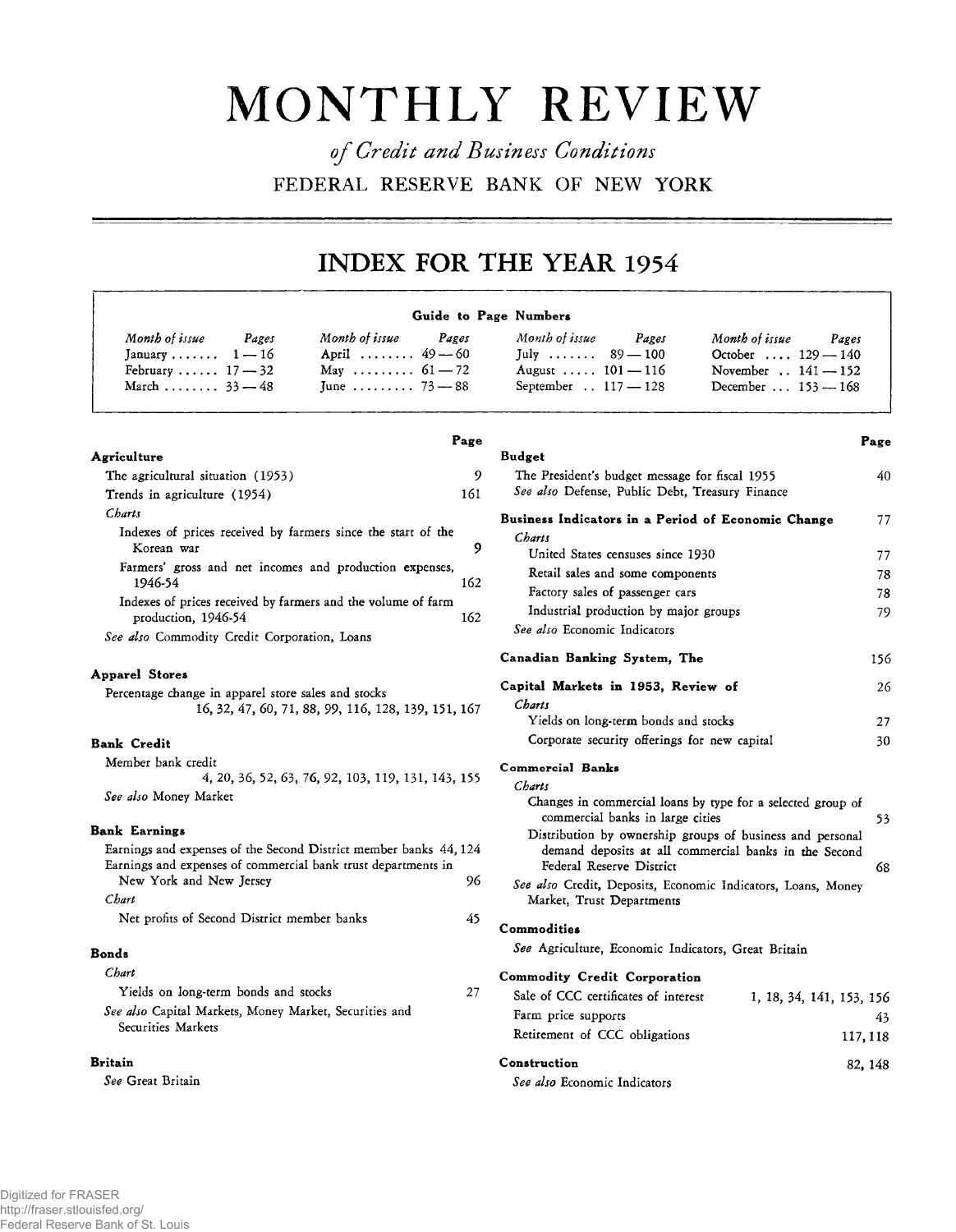#### **INDEX FOR THE YEAR 1954** *(Continued)*

|                                                                                                                 | Page    |                                                                                                                      | Page |
|-----------------------------------------------------------------------------------------------------------------|---------|----------------------------------------------------------------------------------------------------------------------|------|
| Consumer Expenditures                                                                                           | 80, 149 | Discount Rates                                                                                                       |      |
| See also Economic Indicators                                                                                    |         | References to reduction in, U.S.<br>33, 61, 73                                                                       |      |
|                                                                                                                 |         | See also Monetary Policy Changes Abroad                                                                              |      |
| Corporate Finance                                                                                               | 29      |                                                                                                                      |      |
| Chart                                                                                                           |         | Economic Indicators, Selected                                                                                        |      |
| Corporate security offerings for new capital                                                                    | 30      | Table<br>15, 31, 48, 58, 72, 81, 100, 114, 126, 140, 152, 168                                                        |      |
| See also Securities and Securities Markets                                                                      |         | New Federal Reserve index of industrial production                                                                   | 12   |
|                                                                                                                 |         | Revision of velocity series, reference to                                                                            | 67   |
| Credit                                                                                                          |         | Business indicators in a period of economic change                                                                   | 77   |
| Member bank credit                                                                                              |         | The velocity of demand deposits in New York City                                                                     | 112  |
| 4, 20, 36, 52, 63, 76, 92, 103, 119, 131, 143, 155                                                              |         | Economic patterns in 1954                                                                                            | 148  |
| See also Economic Indicators, Money Market                                                                      |         | Economic Patterns in 1954                                                                                            | 148  |
|                                                                                                                 | 19      | Charts                                                                                                               |      |
| <b>Currency in Circulation</b>                                                                                  |         | Industrial production                                                                                                | 149  |
| See also Economic Indicators, Money Market, Money Supply                                                        |         | Wholesale prices                                                                                                     | 150  |
| Debt of the United States                                                                                       |         | Electric Power Output                                                                                                |      |
| See Budget, Money Market, Public Debt, Securities and Securities<br>Markets, Treasury Finance                   |         | See Economic Indicators                                                                                              |      |
|                                                                                                                 |         | Employment                                                                                                           |      |
| Defense Expenditures                                                                                            |         | Employment, unemployment, and the labor force                                                                        | 79   |
| Defense and related programs                                                                                    | 42      | Patterns in production and employment                                                                                | 149  |
| Lower spending for defense and capital equipment                                                                | 148     | See also Economic Indicators                                                                                         |      |
| Chart                                                                                                           |         |                                                                                                                      |      |
| Defense Department expenditures and obligations, fiscal                                                         |         | European Payments Union                                                                                              |      |
| 1951-54                                                                                                         | 109     | Improved EPU position (sterling area)                                                                                | 84   |
| See also Economic Indicators                                                                                    |         | The European Payments Union today<br>Chart                                                                           | 120  |
| <b>Department Stores</b>                                                                                        |         | Cumulative net intra-EPU payments balances of certain EPU                                                            |      |
| Trade in Second Federal Reserve District, monthly review of                                                     |         | members                                                                                                              | 121  |
| 16, 31, 47, 59, 71, 87, 99, 115, 127, 139, 151, 166                                                             |         | Finance                                                                                                              |      |
| Retail sales and department store sales                                                                         | 166     |                                                                                                                      |      |
| Charts                                                                                                          |         | See Capital Markets, Money Market, Treasury Finance                                                                  |      |
| Retail sales and some components                                                                                | 78      | Foreign Aid, The Changing Pattern of United States                                                                   | 93   |
| Gross transactions and average value per transaction at New<br>York City department stores, July 1952-June 1954 | 116     | Foreign Economic Policy, Report of the                                                                               |      |
| Department store inventories, outstanding orders, and sales,                                                    |         | Randall Commission on                                                                                                | 36   |
| Second Federal Reserve District, January 1953-July 1954 128                                                     |         | Foreign Monetary Policies                                                                                            |      |
| Department store inventories, Second Federal Reserve District 128                                               |         | See Monetary Policy Changes Abroad                                                                                   |      |
| See also Inventories, Retail Sales                                                                              |         |                                                                                                                      |      |
|                                                                                                                 |         | Foreign Trade                                                                                                        |      |
| Deposits                                                                                                        |         | Recent changes in Great Britain's trade and payments controls                                                        | 4    |
| Ownership of demand deposits in the Second Federal Reserve<br>District                                          | 67      | Report of the Randall Commission on foreign economic policy                                                          | 36   |
| Deposit turnover                                                                                                | 75      | Recent balance-of-payments trends in Latin America                                                                   | 144  |
| The velocity of demand deposits in New York City                                                                | 112     | Charts                                                                                                               |      |
|                                                                                                                 |         | Dollar rates for sterling                                                                                            | 5    |
| Charts<br>Distribution by ownership groups of business and personal                                             |         | Philippine foreign trade and total gold and dollar holdings                                                          | 54   |
| demand deposits at all commercial banks in the Second<br><b>Federal Reserve District</b>                        | 68      | See also European Payments Union, Gold, Netherlands Econ-<br>omy, Monetary Policy Changes Abroad, Sterling Area Pay- |      |
| Indexes of turnover of demand deposits                                                                          | 75      | ments and Policies                                                                                                   |      |
| Annual rate of turnover of demand deposits                                                                      | 113     | Freight                                                                                                              |      |
| See also Economic Indicators                                                                                    |         | See Economic Indicators                                                                                              |      |
|                                                                                                                 |         |                                                                                                                      |      |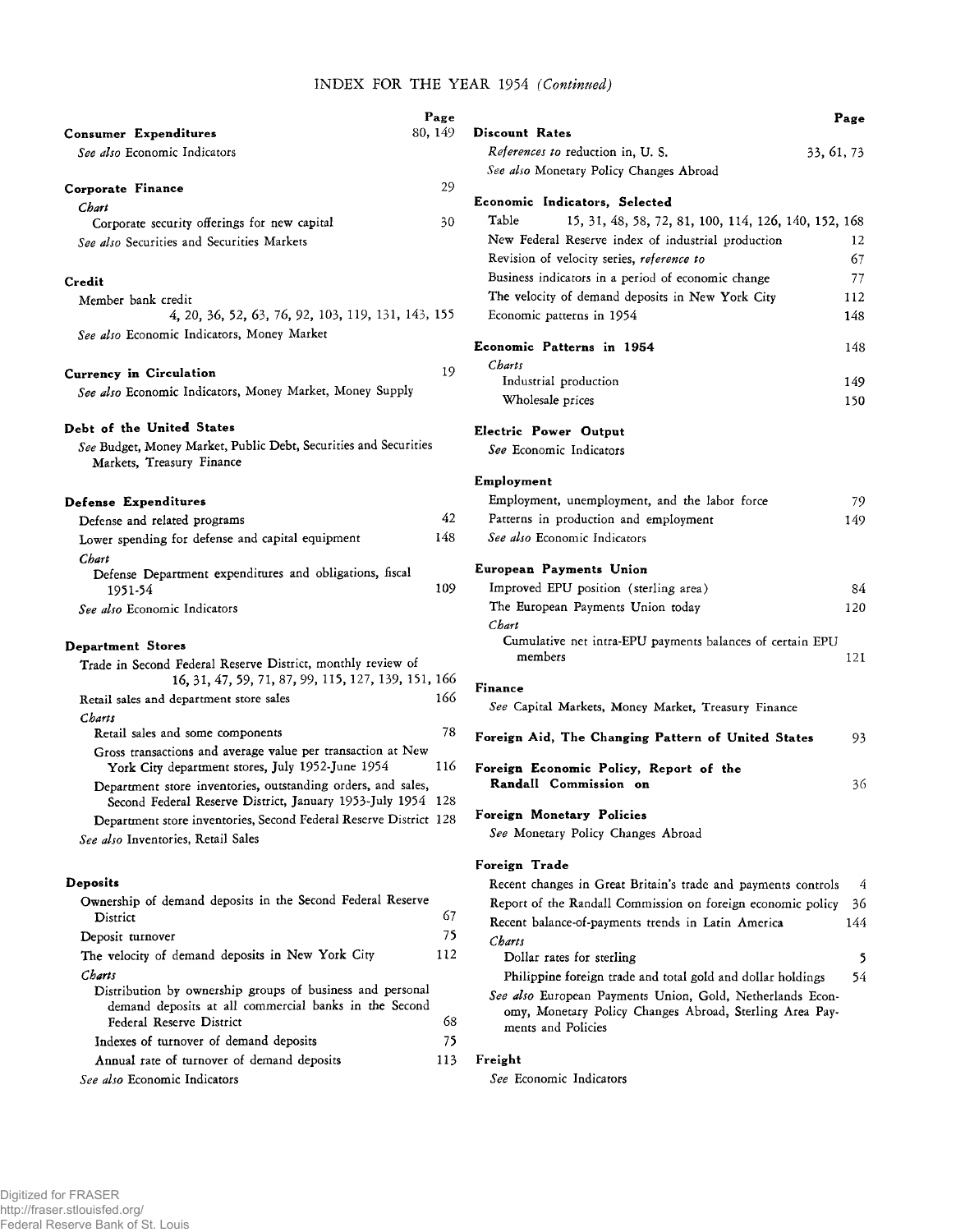#### **INDEX FOR THE YEAR 1954** *(Continued)*

|                                                                                             | Page |                                                                      | Page |
|---------------------------------------------------------------------------------------------|------|----------------------------------------------------------------------|------|
| Gold                                                                                        |      | Manufacturing                                                        |      |
| International gold and dollar movements in 1953                                             | 21   | See Economic Indicators                                              |      |
| Charts                                                                                      |      |                                                                      |      |
| Gold and dollar holdings of foreign countries, total                                        | 22   | Member Banks                                                         |      |
| Gold and dollar holdings of selected countries and areas                                    | 22   | Reserve positions 1, 18, 34, 50, 62, 74, 89, 101, 118, 130, 142, 154 |      |
| Philippine foreign trade and total gold and dollar holdings                                 | 54   | 4, 20, 36, 52, 63, 76, 92, 103, 119, 131, 143, 155<br>Credit         |      |
| Gold and net foreign exchange holdings of the Netherlands<br>Bank                           | 64   | Earnings and expenses of the Second District member banks 44, 124    |      |
| Central sterling area gold and dollar reserves                                              | 83   | Chart                                                                |      |
|                                                                                             |      | Net profits of Second District member banks                          | 45   |
| Government Securities, Market for                                                           |      | See also Deposits, Money Market, Reserve Requirements                |      |
| 2, 19, 34, 51, 62, 74, 91, 102, 119, 131, 142, 154                                          |      |                                                                      |      |
| Chart                                                                                       |      | Monetary Policy Changes Abroad, Recent                               | 132  |
| Prices and yields of selected Government securities                                         | 103  | Chart                                                                |      |
|                                                                                             |      | The pattern of interest rates in selected countries                  | 134  |
| Great Britain                                                                               |      | Money Market                                                         |      |
| Recent changes in Great Britain's trade and payments controls                               | 4    | Monthly review of                                                    |      |
| Sterling area payments and policies                                                         | 83   | 1, 17, 33, 49, 61, 73, 89, 101, 117, 129, 141, 153                   |      |
| Chart                                                                                       |      | The Treasury and the money market, reference to                      | 91   |
| Dollar rates for sterling                                                                   | 5    | See also Canadian Banking System, Capital Markets, Commer-           |      |
| See also European Payments Union                                                            |      | cial Banks, Deposits, Government Securities, Loans, Member           |      |
| Greece, Recent Economic Progress in                                                         | 104  | Banks, Treasury Finance                                              |      |
| Chart                                                                                       |      |                                                                      |      |
| Greek prices and exchange rates                                                             | 105  | Money Supply                                                         |      |
|                                                                                             |      | See Currency, Deposits, Economic Indicators, Gold,                   |      |
| Housing                                                                                     |      | Monetary Policy Changes Abroad                                       |      |
| See Construction                                                                            |      |                                                                      |      |
|                                                                                             |      | Netherlands Economy, The Growing Strength of the                     | 64   |
| Income                                                                                      |      | Chart                                                                |      |
| See Agriculture, Bank Earnings, Economic Indicators                                         |      | Gold and net foreign exchange holdings of the Netherlands            |      |
| Industrial Production                                                                       |      | Bank                                                                 | 64   |
|                                                                                             | 12   | New York City                                                        |      |
| New Federal Reserve index of industrial production<br>Patterns in production and employment | 149  | See Apparel Stores, Bank Earnings, Department Stores,                |      |
|                                                                                             |      | Deposits, Economic Indicators, Loans, Money Market                   |      |
| Charts<br>Index of industrial production                                                    | 14   |                                                                      |      |
| Industrial production by major groups                                                       | 79   | Ownership of Demand Deposits in the                                  |      |
| Industrial production                                                                       | 149  | Second Federal Reserve District                                      | 67   |
| See also Agriculture, Economic Indicators                                                   |      | See also Deposits                                                    |      |
|                                                                                             |      |                                                                      |      |
| Interdistrict Settlement Fund, The                                                          | 136  | Personal Income                                                      |      |
| 82, 128, 149<br>Inventories                                                                 |      | See Economic Indicators, Income                                      |      |
| See also Department Stores, Economic Indicators                                             |      |                                                                      |      |
|                                                                                             |      | Philippines, Recent Economic Developments in the                     | 53   |
| Investments                                                                                 |      | Chart                                                                |      |
| See Economic Indicators, Loans, Money Market, Securities and                                |      | Philippine foreign trade and total gold and dollar holdings          | 54   |
| Securities Markets, Treasury Finance                                                        |      |                                                                      |      |
|                                                                                             |      | Prices                                                               |      |
| Latin America, Recent Balance-of-Payments Trends in                                         | 144  | See Agriculture, Capital Markets, Economic Indicators,               |      |
| Loans                                                                                       |      | Economic Patterns in 1954, Greece                                    |      |
| Charts                                                                                      |      |                                                                      |      |
|                                                                                             |      | Production                                                           |      |
|                                                                                             |      | See Agriculture, Economic Indicators, Industrial Production          |      |
| Changes in commercial loans by type for a selected group of                                 |      |                                                                      |      |
| commercial banks in large cities                                                            | 53   |                                                                      |      |
| Changes in commercial, industrial, and agricultural loans at                                | 155  | <b>Public Debt</b><br>43, 111, 112                                   |      |
| leading cities<br>See also Credit, Economic Indicators, Member Banks, Money                 |      | See also Money Market, Securities and Securities Markets,            |      |